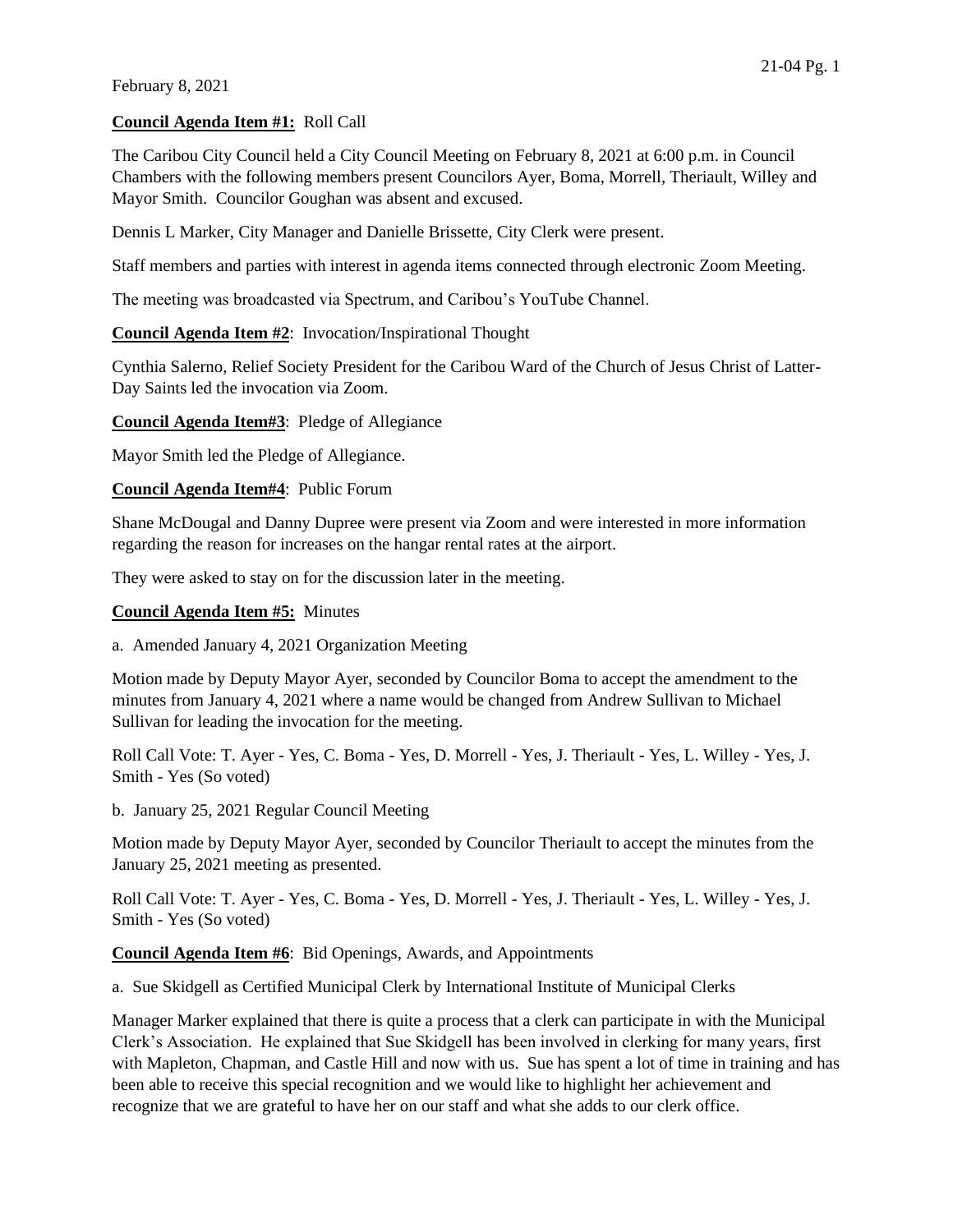Council expressed their gratitude and would like to congratulate Sue on her achievement.

# **Council Agenda Item #7**: Reports by Officials and Staff

a. Manager's Report

Manager Marker reviewed the Managers report dated February 3, 2021.

# **Council Agenda Item#8**: Old Business

a. Resolution 02-01-2021 Allowing Employees to Retain Prior Year Non-Used Vacation Time

Manager Marker explained Resolution 02-01-2021 and that it is a one-time policy change and we are doing it in appreciation for the staff. This resolution would allow an employee to carry over up to 40 hours from the prior year and it would expire December 31, 2021.

Motion made by Councilor Theriault, seconded by Councilor Willey to approve Resolution 02-01-2021, Allowing Employees to Retain Prior Year Non-Used Vacation Time.

Councilor Morrell asked if employees know about the current use it or lose it policy. He explained that he appreciates the dedication that the employees have but that it is very important that it is used to give the person a time to rejuvenate.

Councilor Willey stated that it is important to remember that it is a onetime deal and would not extend past this year.

Roll Call Vote: T. Ayer - Yes, C. Boma - Yes, D. Morrell - Yes, J. Theriault - Yes, L. Willey - Yes, J. Smith - Yes (So voted)

b. Discussion Regarding Airport Hangars

Manager Marker explained that in December the Council adopted some amended rates for the hangers. The new small hangar base rates went up by \$5, mid-size went up \$10 and another one went up by \$15 a month. There has been concern that if people are utilizing the hangars to store things other then just airplane or aviation, are we then competing with the private market in the City, and are we charging fair market rates.

During a recent walkthrough of the leased hangars, some hangars were not accessible, and some had nonaviation related items inside. One hangar did not have an airplane inside but did have a boat and other items. Manager Marker noted that under FAA guidelines the city is not at risk of losing grants if nonaviation related items are stored in the hangars so long as a plane can still be stored in the hangars. Mr. McDougall asked the Council to reconsider charging additional fees for non-aviation related items and was concerned that the fee increases could result in lost revenue and interest in the airport.

c. Discussion Regarding 2021 Budget Review

Manager Marker explained and stated that he needed to get the general direction from the Council on the budget because the deadline to set the budget is March 15.

Currently were just a little under 9.3 million roughly 45 thousand dollars less than the 2020 budget in the General Operating Expenses portion. The general operating expenses make up all funds except capital, and funds 11, 24, 52 and 96.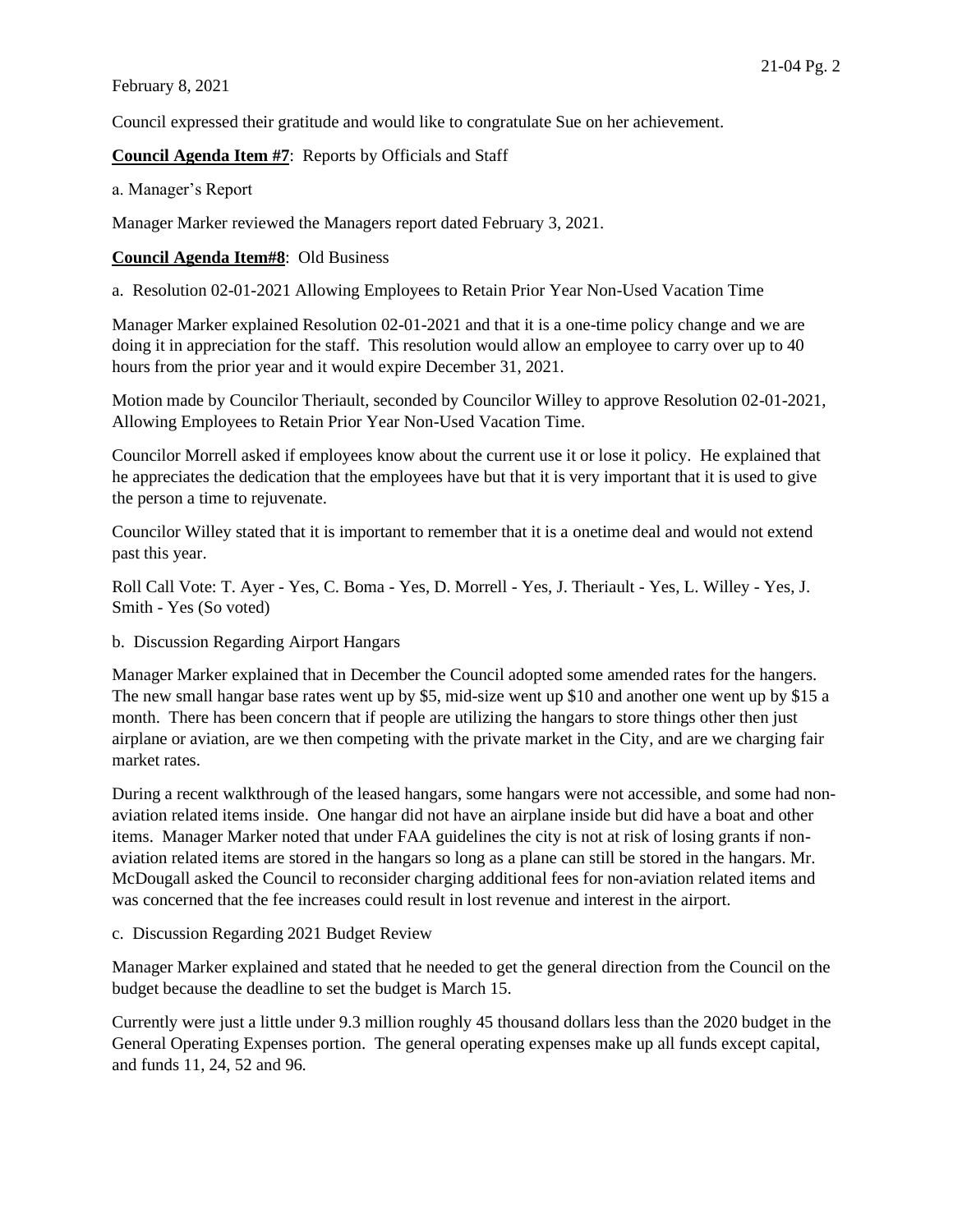From a capital standpoint the draft expenses for 2021 are over 1.7 million dollars on the expense side. Looking at the funding sources, it has been indicated that we want to tap into reserve accounts to help pay for some of these items. Out of the 1.7 million we are showing \$853,772 from reserves and it means that we are identifying the need for \$871,000 for new capital in the budget or \$320,000 more than we had in the budget last year. The capital plan is currently using \$853,772 from reserves, but putting back only \$299,000 which makes a difference at the end of the year of negative \$554,772 to the city's bottom line.

Mayor directed that the Council Capital Committee meet before the next meeting to review the plan and bring back a recommendation.

d. Discussion regarding City Council Priorities for 2021

Manager Marker reviewed the results from the City Council Priorities Survey and how the different categories were ranked.

Top ranking items in the categories were items such as Opioid and Drug Enforcement, Capital Vehicle and Equipment Plan, Teague Park Splash Pad Improvements, Union Contract Negotiations, Small Business Expansion and Retention, and Blight Removal.

7:25 p.m. 5-minute break

**Council Agenda Item #9:** New Business & Adoption of Ordinances and Resolutions

a. Acceptance of Donations to the Nylander Museum

Two donations were recently made to the Nylander museum, Earl and Ethelyn Langley donated a large rock and mineral collection from Maine as well as around the country. Carol Wolfington and Susie Plourde donated their mother's fur stoles.

Motion made by Deputy Mayor Ayer, seconded by Councilor Theriault to accept the donations to the Nylander Museum.

Roll Call Vote: T. Ayer - Yes, C. Boma - Yes, D. Morrell - Yes, J. Theriault - Yes, L. Willey - Yes, J. Smith - Yes (So voted)

b. Cooperative Agreement with the City of Belfast for FAA Capital Funding

Manager Marker explained that the City of Belfast is requesting the use of Caribou's FAA allocation for 2021. Each year the city is allocated \$150,000 from the FAA to be used for the purchase of major airport equipment, upgrades, or facility maintenance. The agreement outlines that Belfast would transfer \$150,000 of its future allocations to Caribou for the 2023-2024 season, which is when Caribou's next project is planned at the airport.

Motion made by Councilor Morrell, seconded by Deputy Mayor Ayer to authorize the City Manager to sign the Cooperative Agreement with the City of Belfast to transfer the 2021 FAA entitlement funds.

Roll Call Vote: T. Ayer - Yes, C. Boma - Yes, D. Morrell - Yes, J. Theriault - Yes, L. Willey - Yes, J. Smith - Yes (So voted)

**Council Agenda Item #10:** Reports and Discussion by Mayor and Council Members

a. Discussion Regarding City Councilor Attendance at meetings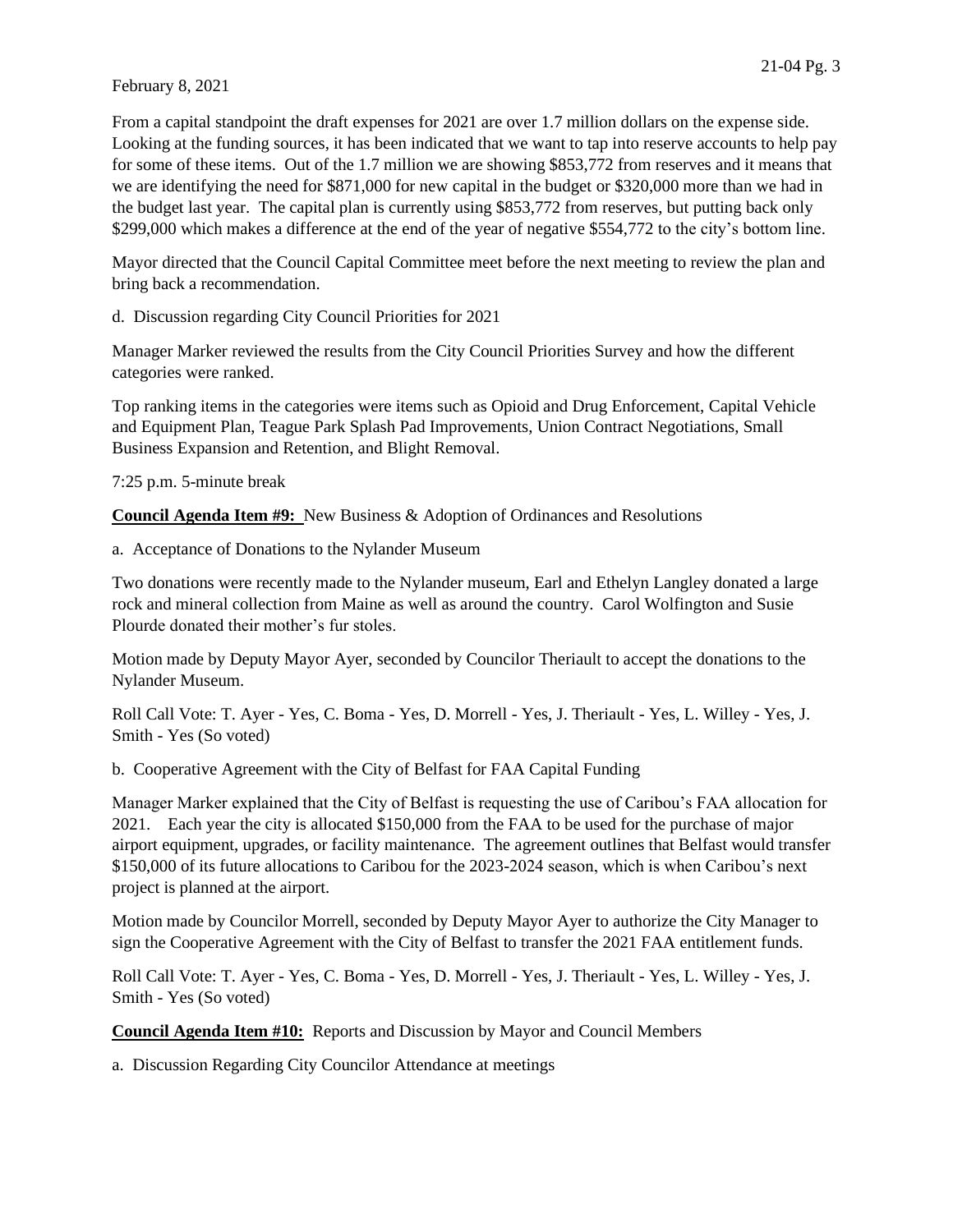Manager Marker explained that the discussion was planned so that the council could discuss the attendance practice at meetings and attorney Rick Solman is available to speak with the Council via phone regarding the topic.

The discussion is because questions have been asked by the public, and amongst the councilors particularly about the requirement that the counselors attend all the meetings and particularly the executive sessions when they are called. The discussion is to determine what should be the practice and how does it tie in with regards to the charter and state statute as far as requirements go. MMA Legal indicated that there's nothing in state statute that requires a city councilor or an elected official to attend meetings and they defer entirely to a local charter. The local charter does not mandate attendance either, but it does have the provision that if councilors have unexcused sequential absences that its potential grounds for forfeiture of a position.

Attorney Rick Solman via phone stated that he has not done extensive research, but he does concur that there is no state statute that would provide for a forfeiture of office for not attending executive sessions. Any such matter in Maine would be a matter of the individual charter of the municipality under home rule.

Councilor Morrell wanted to know if when in executive session there is a leak and the third party suffered damages in some form or fashion, would the council in its entirety in that meeting be held liable for that? Attorney Rick Solman stated that he does not believe that the council would be legally liable for discussions during an executive session that were illegally leaked.

Deputy Mayor Ayer stated some economically sensitive information could be discussed in executive sessions.

The Council asked legal counsel to research how individual Councilors might be liable if a leak from executive session occurs, are there requirements that a Councilor attend executive sessions, any issues with sharing information from an executive session with a Councilor who was not in attendance, and conducting of executive sessions via electronic means such as zoom.

Councilor Ayer reported that there is a planning board this Thursday via Zoom where they will be discussing a few businesses coming, site design review process, land bank legislation, notice of violations and Chapter 13 Revision Process for City Council.

Councilor Morrell stated that he would like to apologize to the Building Committee and asked to be excused from the recent meeting he called but then forgot about because he was tied up in a bidding process with work.

Councilor Willey stated that she attended the Library Board meeting and stated that there are several different activities that are going and new ones each month. She encourages everyone to check it out and bring their children.

Councilor Theriault stated that the Nylander Board has a meeting next Thursday night.

Councilor Boma stated that that there is a Trailer Park Closure Committee meeting tomorrow.

**Council Agenda Item #11**: Executive Session(s) (May be called to discuss matters identified under Maine Revised Statutes, Title 1, §405.6)

a. Real Estate Negotiation with Carla Chomka under §405.6.C